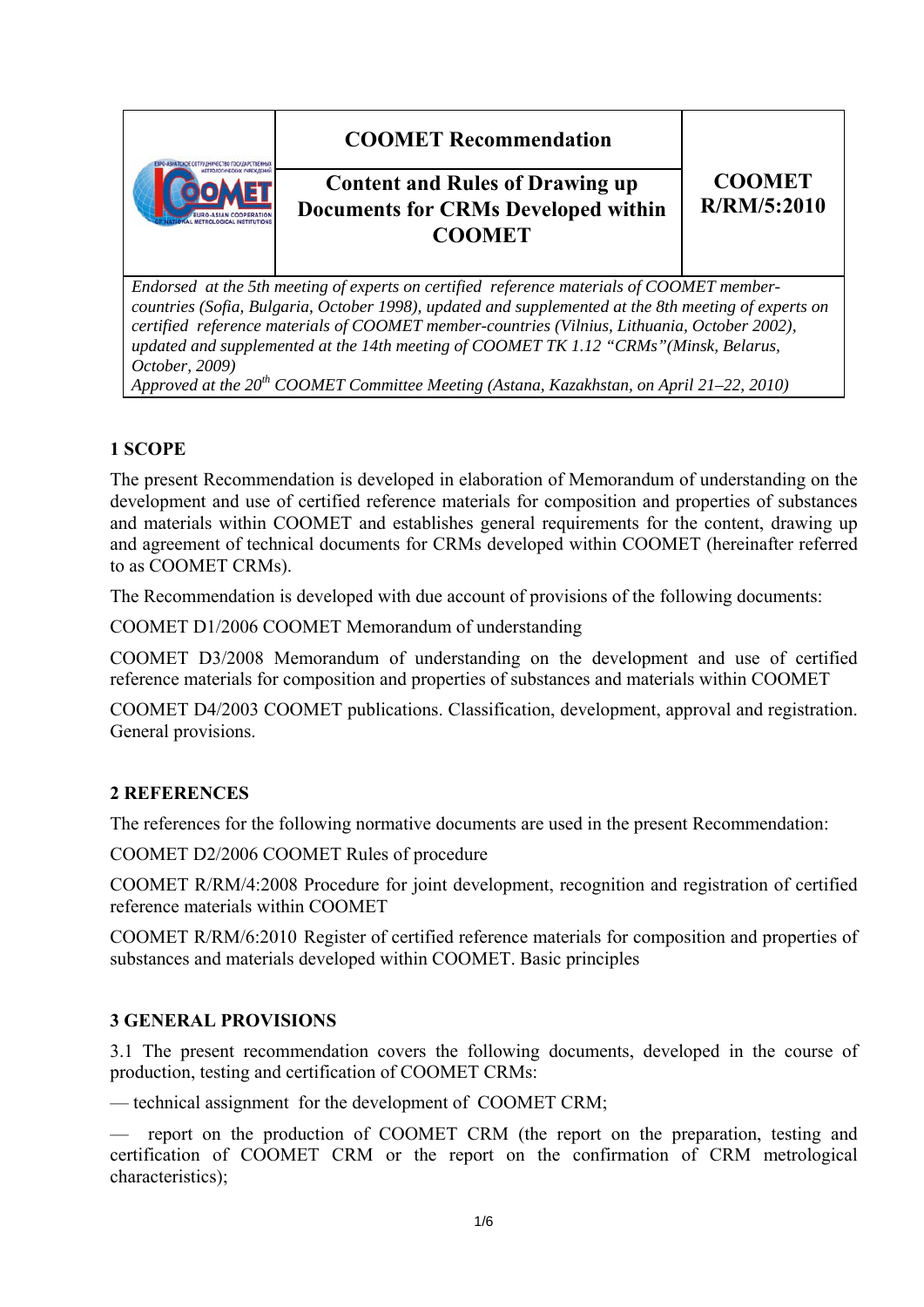— certificate (passport) of COOMET CRM;

— instruction for the proper use of CRM.

3.2. Concepts and terms used in technical documentation for COOMET CRMs should be in compliance with those of ISO/IEC Guide 99 [1] and ISO Guide 30 [2].

#### **4 TECHNICAL ASSIGNMENT. CONTENT, DRAWING UP AND AGREEMENT**

4.1 Where COOMET CRM is produced by joint development by several countries with a preliminary agreement of the requirements for the CRM to be developed or by CRM development by one of COOMET member-countries with the involvement of the countries, interested in its certification, the Project Coordinator prepares Technical Assignment for the development of COOMET CRM (hereinafter referred to as COOMET CRM TA).

4.2. COOMET CRM TA in the general case should establish:

— intended use of a CRM;

— requirements for the CRM, including:

*a)* requirements for the material, carrying CRM properties — selection and preparation of the material, ensuring of its homogeneity and stability;

*b)* requirements for CRM metrological characteristics;

*c)* procedure for homogeneity and stability testing and determination of CRM validity period;

*d)* requirements for CRM certification (determination of metrological characteristics) certification programme and procedure (set out in TA or in a separate document), including, *inter alia*, the intended method of establishing certified characteristics and traceability of CRM certification measurement results;

*e)* safety requirements in CRM production and use;

*f)* requirements for prepackaging, labeling and packing;

*g)* requirements for transportation and storage conditions;

— the scheduled stages of CRM development

— the list of documentation for CRM to be developed.

4.3 The requirements, established by COOMET CRM TA, for the certification programme, certification measurement procedures and for the competence of CRM producer and participants of certification measurements should comply with the basic principles of ISO Guide 35 [3], ISO Guide 34 [4] and ISO/IEC 17025 [5]. Certification measurement procedures should ensure the traceability of CRM certified characteristic values to SI units or other internationally accepted units (in the absence of such a possibility, to agreed reference values of these characteristics) in compliance with [6].

COOMET CRM TA may include the programme and procedure of CRM certification (determination of metrological characteristics) in the form of CRM TA section or an annex or stipulate their development in the form of a separate document in the course of CRM production.

4.4 The possibility to develop additional documents, needed to ensure the correct CRM use according to its purpose should be stipulated in the list of the technical documentation to be developed (see p. 3.1 of this Recommendation).

4.5 Where COOMET CRM is produced by joint development by several countries with a preliminary agreement of the requirements for the CRM to be developed, the Project Coordinator agrees the draft COOMET CRM TA with participants of works, as prescribed by routine procedure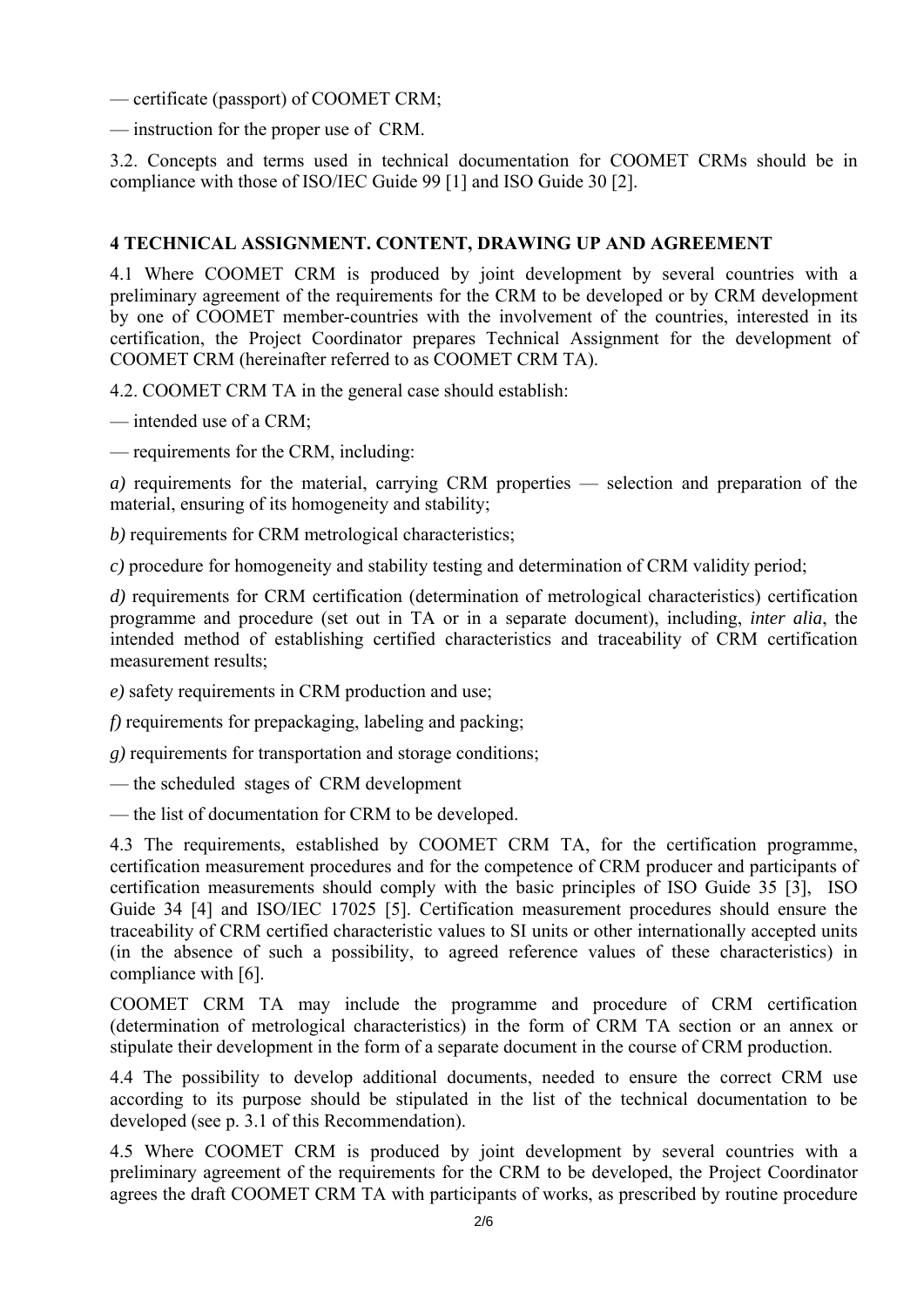within the time stipulated by the working plan of the project; in some cases it is possible to agree upon CRM TA at the meetings COOMET Technical Committee, in which COOMET CRM is being developed. At the stage of COOMET CRM TA agreement the list of participants of certification measurements and the amount of work to be done by each of them should be specified. The agreed programme of works on COOMET CRM production should contain the information on the participants (organizations and participating countries).

4.6 Where COOMET CRM is produced by the development by one of COOMET membercountries with the involvement of the countries, interested in its certification, the Project Coordinator independently prepares the Technical Assignment for the development of a CRM. In the framework of cooperation he circulates among the participants the Programme of certification analyses, containing the requirements, specified in the Technical Assignment. The details on the participants (organizations and participating countries) are given in the form of the Agreed Project.

#### **5. REPORT ON THE PRODUCTION OF COOMET CRM. CONTENT, DRAWING UP AND AGREEMENT.**

5.1 The report, containing the information on the completed work in the amount, sufficient to justify the possibility of the recognition of the CRM under consideration as COOMET CRM is issued for the CRM, proposed for the recognition as COOMET CRM [7].

5.2 In case of the recognition as COOMET CRMs of certified reference materials, developed in concert by several countries with due account of preliminary agreed requirements or by one of COOMET member-countries with the involvement of the countries, interested in its certification, the Project Coordinator submits the report on the production, testing and certification of COOMET CRM (hereinafter referred to as report on COOMET CRM development).

5.2.1 The report on COOMET CRM development should, as a rule, contain the following information:

— justification of the necessity, the objective and the main tasks of the works on COOMET CRM production (introduction);

— selection, preparation and investigation of CRM material;

— homogeneity test of the material and the obtained results;

— certification tests, including the justification of the chosen method (scheme) of certification analysis; the information on the certification programme and/or procedure; on the development and certification of measurement procedures; obtained results of certification measurements or the values of calculation data and their evaluation;

— the establishment of the traceability of CRM certified values to SI units or to other accepted units or to agreed reference values;

— stability study of the produced CRM and the determination of the validity period;

— complying with the requirements for prepackaging, labeling and packing.

It is allowed to set out the above mentioned issues in separate sections of the report,

merge together, delete or introduce new sections at the discretion of the author.

5.3 In case of the recognition as COOMET CRMs of certified reference materials, included in the Annex C of MRA, the Coordinator of purposely initiated COOMET project, submits the report on the confirmation of metrological characteristics of these CRMs.

5.3.1 The report on the confirmation of CRM metrological characteristics contains the information on the comparison results within COOMET and/or on publications in international journals and/or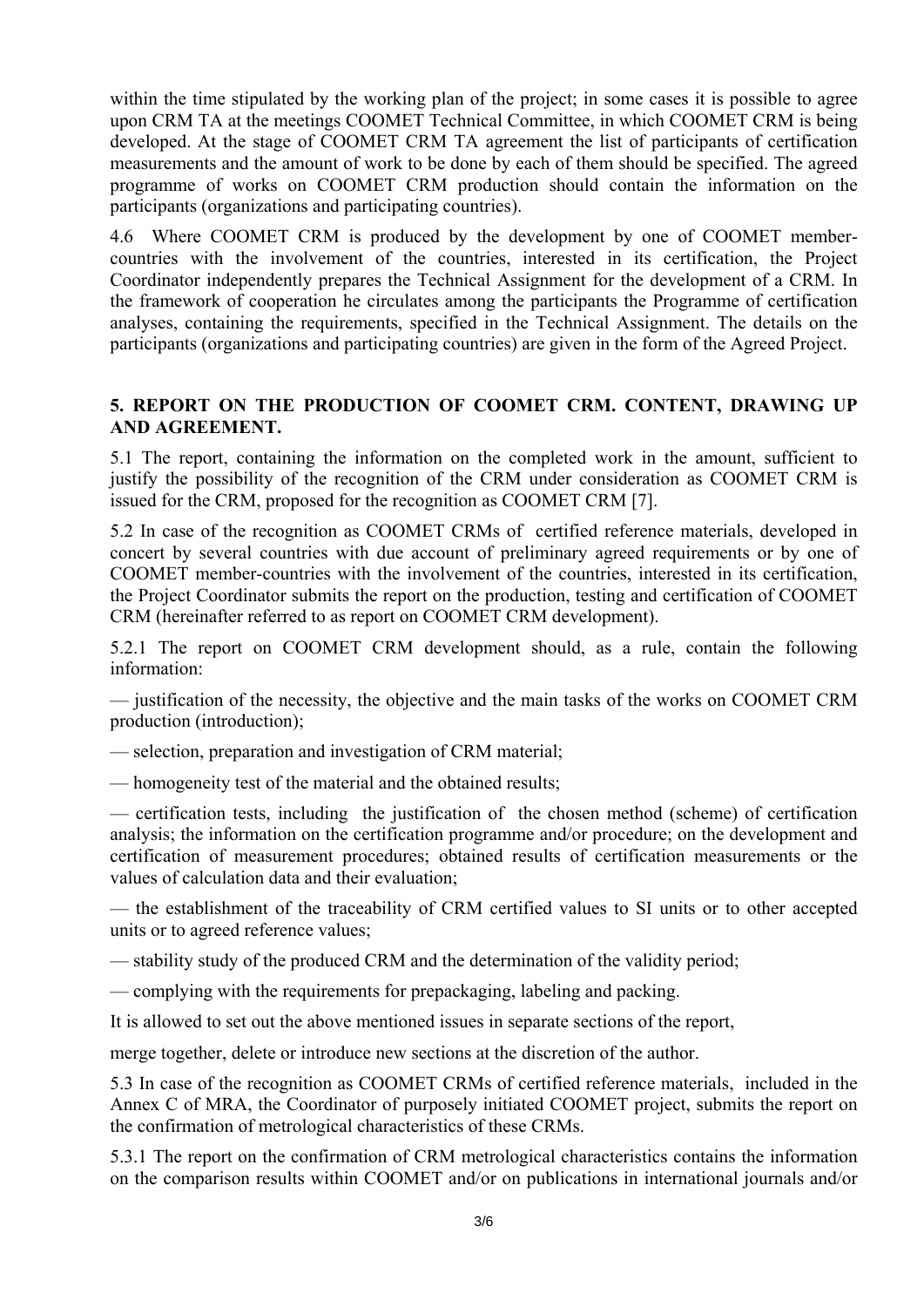the details of the peer review, submitted by the Project Coordinator in support of calibration and measurement capabilities (CMC).

5.4 CRM accompanying documentation, considered in section 6 of the present Recommendation, should be appended to the report on CRM development.

5.5 The report and CRM accompanying documentation, submitted for the recognition as COOMET CRMs, are subject to metrological examination, conducted by the body of the state metrological service of CRM producing country in compliance with p. 4.3 of COOMET Recommendation R/RM/4:2008.

5.6 The conclusion of the metrological examination, the report and CRM accompanying documentation, submitted for the recognition as COOMET CRMs, are subject to consideration at the meetings of relevant COOMET TCs in compliance with p.p. 5.3 and 5.4 of COOMET Recommendation R/RM/4:2008.

In some cases, upon the decision of the Chairman of COOMET TC 1.12 "CRMs" it is possible to consider the above mentioned documents at the meeting of experts on certified reference materials: COOMET TC 1.12 "CRMs."

#### **6. ACCOMPANYING DOCUMENTATION FOR COOMET CRMs**

6.1 Certificate (or passport) and instruction for the use of CRM (if any), containing the information, necessary for COOMET CRM use according to its purpose are the documents, accompanying COOMET CRMs [9]. Without certificate (passport) COOMET CRM is valueless as a means of metrological purpose.

6.2 Certificate (passport) in its content should comply with recommendations of ISO Guide 31 [8] and, as a rule, contain the following information on COOMET CRMs:

- name of the CRM;
- producer and CRM registration number, assigned by certification body [10];
- description of the material;
- intended use of the CRM;
- certified characteristic values, each accompanied by a statement of uncertainty (error);

— methods, used to obtain the characteristic values (with full details where values are dependent on the method of measurement);

- traceability of certified values of characteristics;
- instructions for proper use;
- instructions for appropriate conditions of storage and transportation;
- period of CRM validity;
- safety requirements.

Certificate (passport) of COOMET CRM may include (if appropriate) additional

information on CRM: uncertified (indicative) characteristic values; results, obtained by individual laboratories or methods, etc.

6.3 By the decision of CRM producer (if he considers it necessary) a part of information may be provided separately in the form of instruction for use, containing, in the general case, the following sections:

— general guidelines;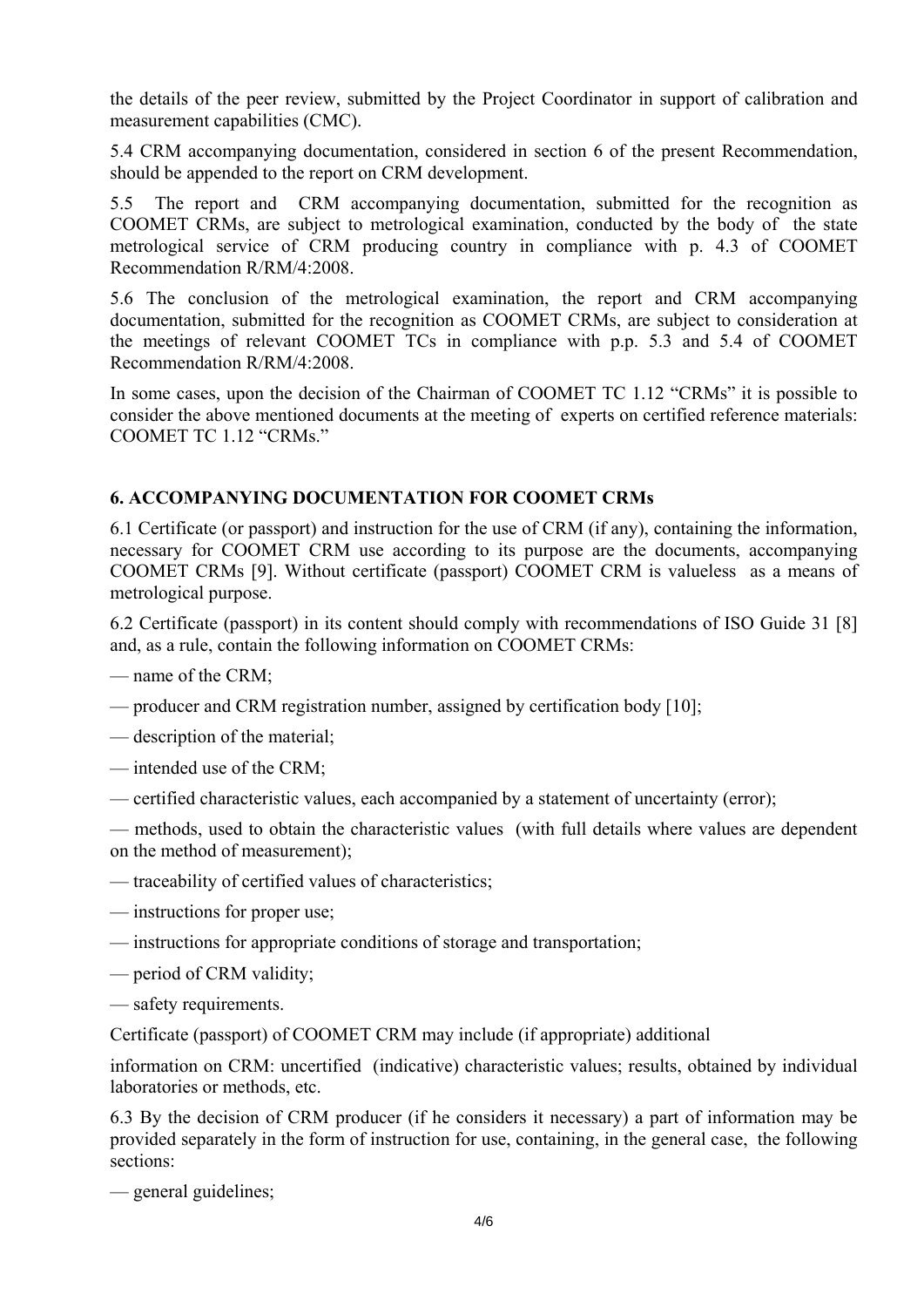- preparation for use;
- conditions and procedure of use;
- evaluation of measurement results;
- safety requirements;
- conditions of storage and transportation.
- 6.4 It is allowed to delete or merge together separate sections of COOMET CRM

accompanying documents and to introduce new sections (in this case the section "safety requirements" is compulsory).

6.5 Documentation for COOMET CRMs is prepared by the Project Coordinator in compliance in form and in content with the requirements, specified by the national normative documents operative at the moment of the CRM approval in the country as a national CRM, in working languages of COOMET – Russian and/or English.

#### **7. GUIDELINES FOR REGISTRATION OF DOCUMENTATION FOR COOMET CRMs**

7.1 After the CRM is recognized as COOMET CRM at the meeting of COOMET

Committee, the Secretariat of the Chairman of TC 1.12 "CRMs" registers the produced CRM in the Register of COOMET CRMs in compliance with the guidelines of COOMET Recommendation COOMET R/RM/6:200\_.

7.2 After the CRM is registered in the Register of COOMET CRMs, the Project Coordinator enters the information on CRM recognition in national documents for this CRM.

As an example the following form of record may be recommended:

*"CRM is recognized as the CRM developed within COOMET by the resolution of the meeting of COOMET Committee (\_\_\_\_\_\_\_\_\_\_\_\_\_\_\_\_\_\_\_\_\_\_\_) , entered in the Register of* 

 *( date and venue of the meeting)* 

*COOMET CRMs under No.\_\_\_\_\_\_\_\_\_\_\_\_\_\_ and allowed for use without any restrictions in:* 

 *( registration number)*

*\_\_\_\_\_\_\_\_\_\_\_\_\_\_\_\_\_\_\_\_\_\_\_\_\_\_\_\_\_\_\_\_\_\_\_\_\_\_\_\_\_\_\_\_\_\_\_\_\_\_\_\_\_\_\_\_\_\_\_\_\_".* 

*( the list of COOMET member-countries, which have joined the recognition)* 

7.3 Upon the completion of CRM development the Project Coordinator:

— fills-in the form of the final project and submits it to the Secretariat of the Chairman of TC 1.12 "CRMs" in compliance with the guidelines of COOMET Recommendation D 2/2006;

— informs the Secretariat of the Chairman of TC 1.12 "CRMs" of the participants of certification analyses and/or the participants of experimental works on CRM comparison for drawing up Certificates of participants of interlaboratory certification and/or experimental works on comparison.

7.4 The Secretariat of the Chairman of TC 1.12 "CRMs" , on the basis of the obtained information, draws up Certificates of participants of interlaboratory certification and/or experimental works on comparison and forwards them to the Project Coordinator.